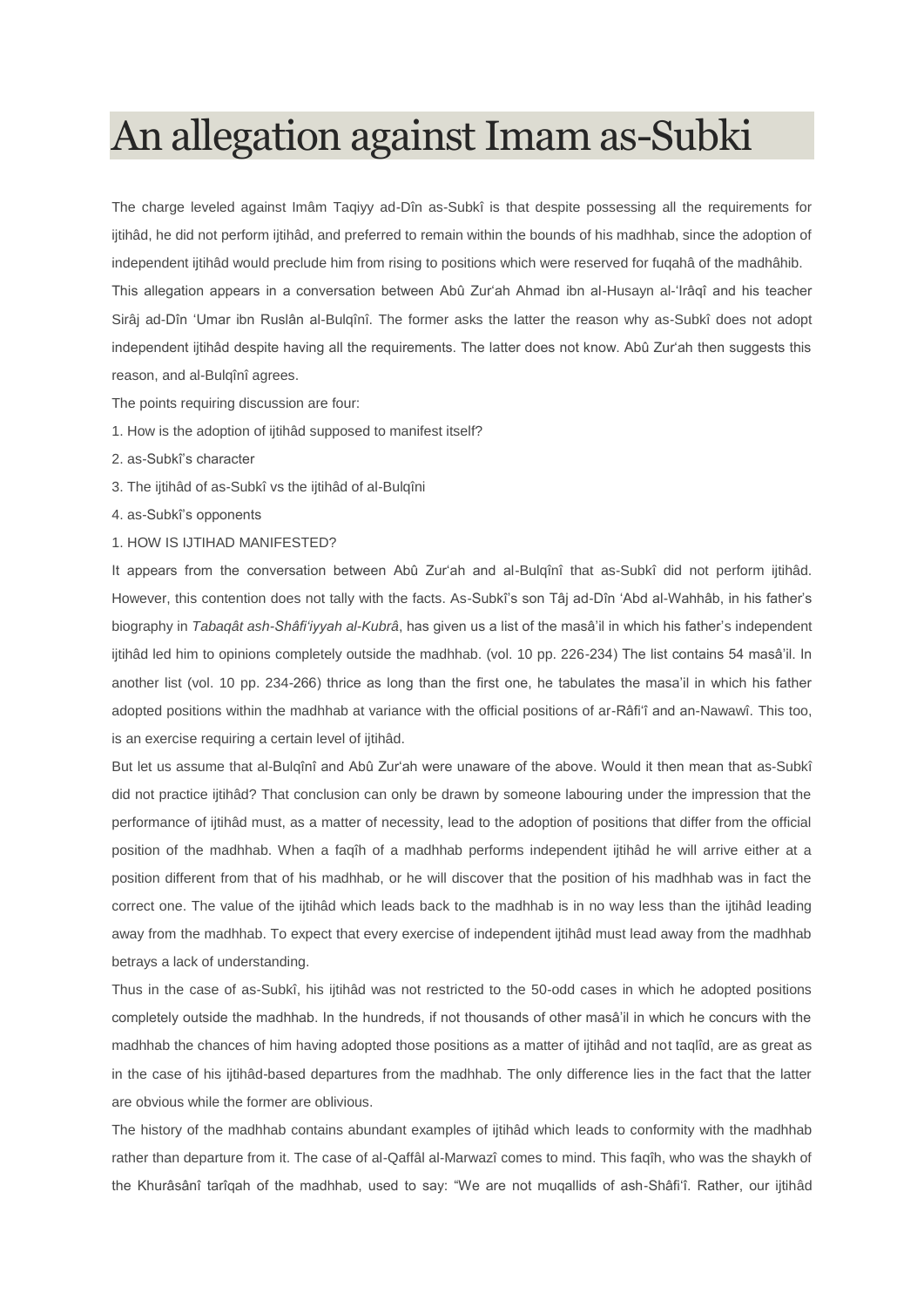coincided with his." This same statement was echoed by his pupil al-Qâdî Husayn, Shaykh Abû 'Alî as-Sinjî, al-Ustâdh Abû Ishâq al-Isfarâyînî and others. (*Tuhfat al-Muhtâj* vol. 10 p. 109)

## 2. AS-SUBKI'S CHARACTER

A person who takes the conversation between Abû Zur'ah and al-Bulqînî at face value cannot be blamed for forming an impression of Imâm as-Subkî as an avaricious, impious and egotistic person who is prepared to abandon ijtihâd for the sake of worldly gain. But does this correspond to what is known about the character of Imâm as-Subkî?

The character of Imâm as-Subkî is a topic on which many pages can be filled, and in fact have been filled in the past. Suffice to say that the austerity and piety of Imâm as-Subkî, and his complete disregard for the world, and disdain of wealth and splendour is a matter of consensus between his biographers. The historian Salâh ad-Dîn al-'Alâ'î said of him: "People say that there has not appeared anyone like him (as-Subkî) since al-Ghazâlî. I am of the opinion that they do him an injustice. To me he is comparable to no one less that Sufyân ath-Thawrî." (*Tabaqât ash-Shâfi'iyyah al-Kubrâ* vol. 10 p. 197)

His first appointment as qâdî came at the age of 56, and up to that age he lived a life of isolation, only given to teaching and writing. His appointment as chief justice of Shâm in 739 came at the insistence of the Mamlûk king, Barqûq. He persistently refused the appointment, but the king would not excuse him. Eventually, after a long and tedious meeting with the king, he was forced to accept the appointment. (*Tabaqât ash-Shâfi'iyyah al-Kubrâ* vol. 10 p. 168) It goes without saying that this is not the behaviour one would expect of someone who is prepared to abandon ijtihâd for the sake of appointments.

## 3. THE IJTIHAD OF AS-SUBKI VS THE IJTIHAD OF AL-BULQINI

Imâm Taqiyy ad-Dîn as-Subkî was not the only Shâfi'î faqîh of his era to have reached the level of ijtihâd. Another one who reached it was this very same Sirâj ad-Dîn al-Bulqînî. Such was his level of erudition that he was regarded by many as the mujaddid of the eighth century. As-Sakhâwî quotes his mentor Ibn Hajar as saying that al-Bulqînî possessed the full requirements for ijtihâd. (*ad-Daw' al-Lâmi'* vol. 6 p. 88) Yet we find that his recorded departures from the madhhab are markedly less than those of as-Subkî. In fact, it is quite difficult to pinpoint the instances of his departure.

We also know that he had accepted positions of teaching as well as judicial appointments in his lifetime. Would it therefore be justified for us to apply the same standard to him as Abû Zur'ah has applied to as-Subkî and say that despite having the full ability for ijtihâd he desisted from practicing it in apprehension that he might lose out on appointments?

No, that would not be justified. The correct way of dealing with aspersions cast by one recognised scholar on another is to disregard it as what the muhaddithûn term *kalâm al-aqrân ba'dihim fî ba'd*, disparaging remarks of contemporaries, which are often inspired by subjective factors. As to what subjective reasons there were for al-Bulqînî to acquiesce to Abû Zur'ah's disparaging conclusion, that will come to light in what follows.

## 4. AS-SUBKI'S OPPONENTS

The brilliance of Imâm Taqiyy ad-Dîn as-Subkî had started showing even in his youth. It was inevitable that he would engage the 'ulamâ of his time in discussion, and that he would rise above them. The fact that he excelled